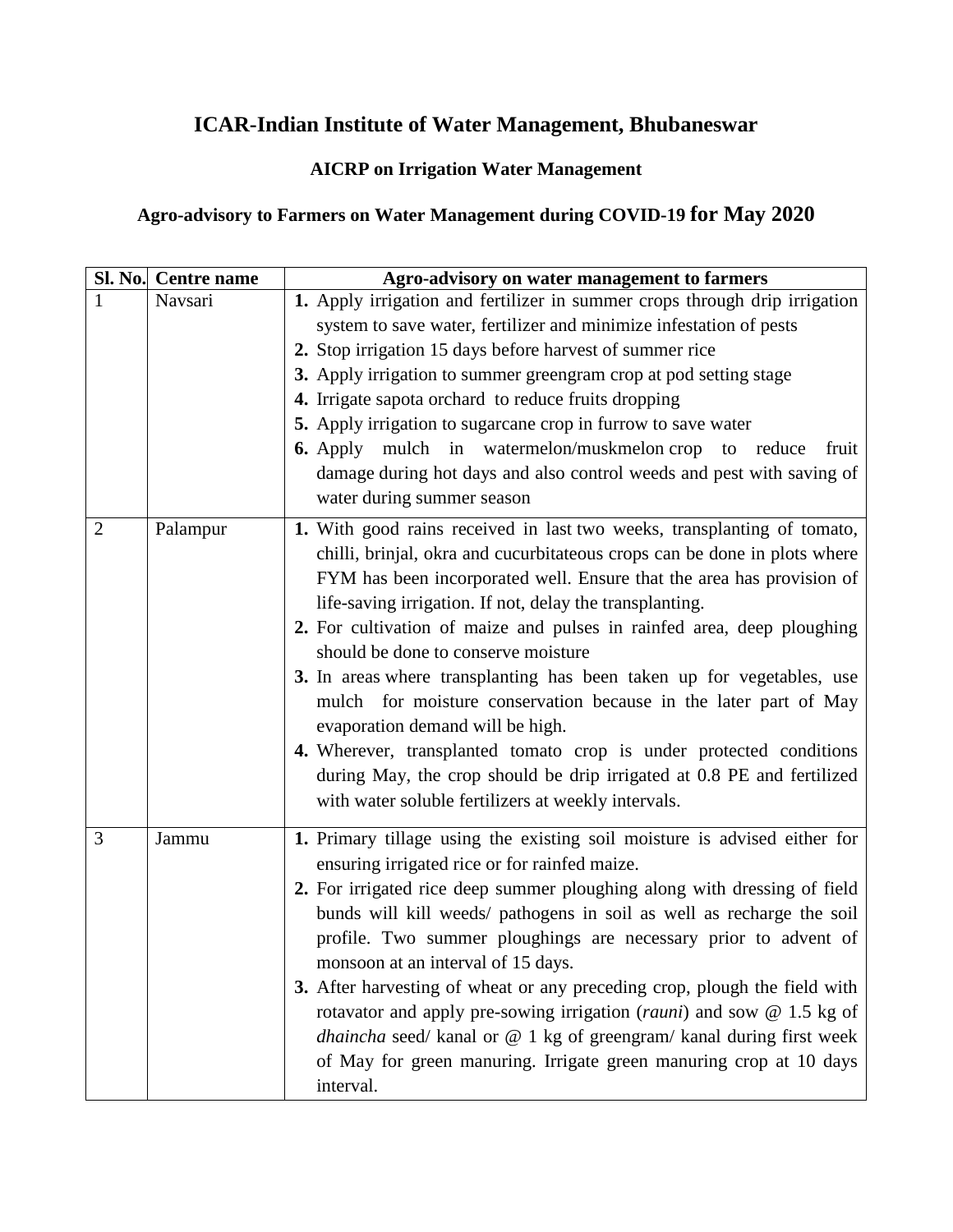|                |               | 4. For rainfed maize use mould board plough, disc-harrow or cultivator for<br>two summer ploughing along with dressing of field bunds in order to<br>facilitate in-situ soil moisture conservation.<br>5. Sowing of fodder crops (maize, bajra, jowar, etc.) may be done during<br>this week. Adequate moisture should be maintained for maximum<br>germination of seeds. Sowing should be done at a depth of 3-4 cm and<br>at row to row spacing of 25-30 cm.<br>6. Under COVID-19 lockdown situation, there may be acute shortage of<br>labour for rice transplanting. Hence, farmers are advised to explore the<br>possibility for bringing more area under direct seeding of rice (DSR)<br>especially in the areas of medium to heavy textured soils.                                                                                                                                                                                                                                                      |
|----------------|---------------|----------------------------------------------------------------------------------------------------------------------------------------------------------------------------------------------------------------------------------------------------------------------------------------------------------------------------------------------------------------------------------------------------------------------------------------------------------------------------------------------------------------------------------------------------------------------------------------------------------------------------------------------------------------------------------------------------------------------------------------------------------------------------------------------------------------------------------------------------------------------------------------------------------------------------------------------------------------------------------------------------------------|
| $\overline{4}$ | Gayeshpur     | 1. Framers are advised to do laddering of field after sowing jute.<br>Laddering will act as dust mulch for soil water conservation promoting<br>better seed germination and seedling emergence. Provide life-saving<br>irrigation under water stress condition and apply top dressing of<br>nitrogen @ 20 kg/ha after light irrigation.<br>2. Now greengram or blackgram are at germination/seedling stage.<br>Farmers are advised to maintain optimum soil water for proper seed<br>germination and seedling emergence and growth as per prevailing water<br>status of the soil.<br>3. For vegetables (Cucurbits), carry out intercultural operation and supply<br>of irrigation water in summer vegetables such as okra, pumpkin,<br>cucumber, spongegourd, bottlegourd.<br>4. Summer rice is at harvesting stage. Framers are advised to drain out<br>excess water from the field before harvesting<br>5. Sesame is at flowering stage. So one supplemental or life-saving<br>irrigation should be applied. |
| 5              | Sriganganagar | 1. Apply drip irrigation for 3 hours and 7 minutes on alternate days in<br>paired planting tomato crop.<br>2. In paired planting of brinjal crop, apply drip irrigation for 3 hours and<br>51 minutes on alternate days.<br>3. Apply drip irrigation in paired planted chilli crop for 3 hours and 18<br>minutes on alternate days.<br>4. For single row planted bitter gourd, apply drip irrigation for 2 hour on<br>alternate days.                                                                                                                                                                                                                                                                                                                                                                                                                                                                                                                                                                          |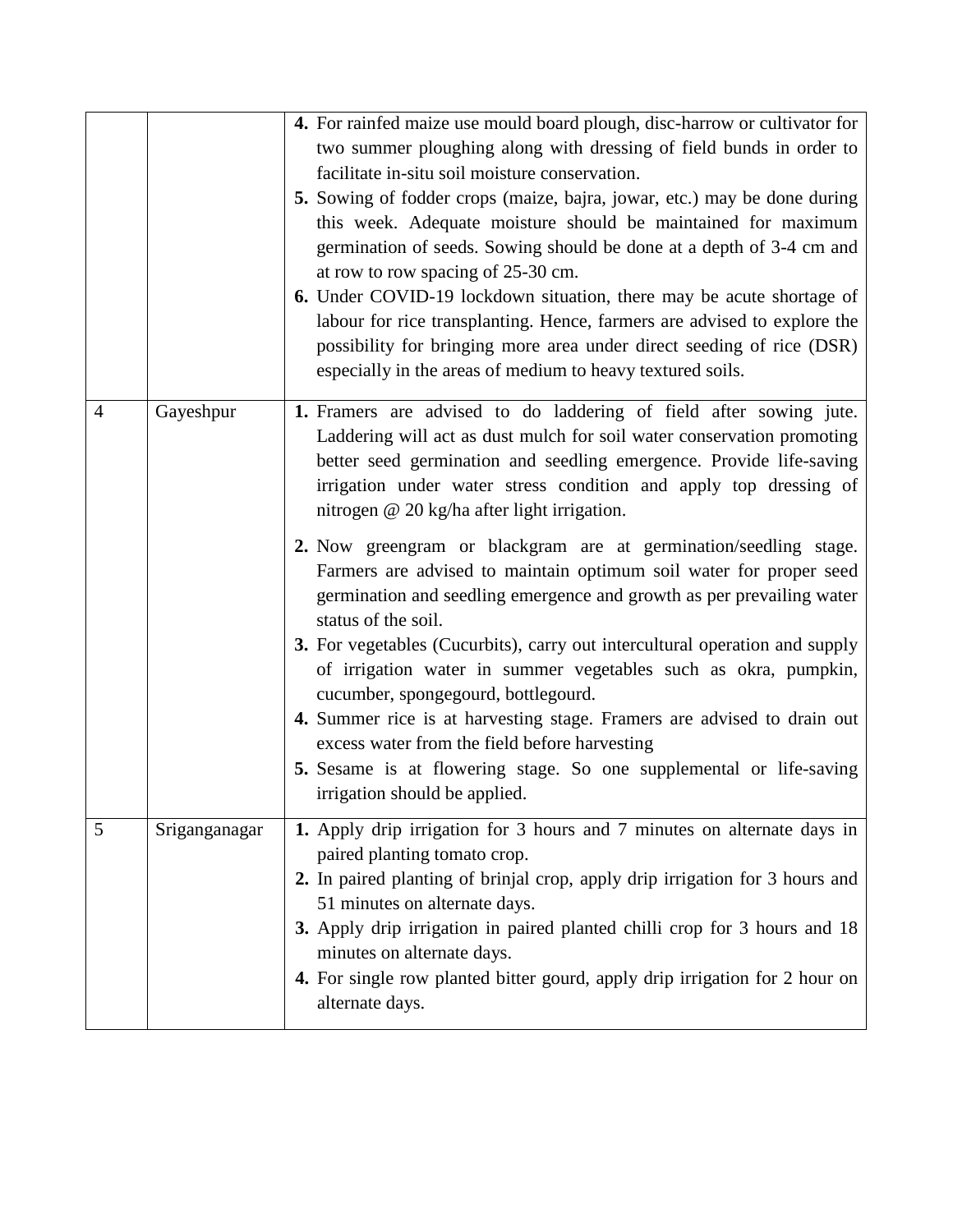| 6              | Faizabad<br>(Ayodhya) | 1. Deep summer ploughing is advised to increase the absorption capacity<br>of water in land and to reduce and destroy the weeds and insects.                                                                                                                                                                                                                                  |
|----------------|-----------------------|-------------------------------------------------------------------------------------------------------------------------------------------------------------------------------------------------------------------------------------------------------------------------------------------------------------------------------------------------------------------------------|
|                |                       | 2. Level the land so that water runs uniformly in the fields at the time of<br>irrigation.                                                                                                                                                                                                                                                                                    |
|                |                       | 3. Irrigate the <i>zaid</i> crops like greengram, maize etc. at about 10 days<br>intervals.                                                                                                                                                                                                                                                                                   |
|                |                       | 4. Irrigate sugarcane crop sown in winter at an interval of 20 days and<br>weed out when the moisture comes out.                                                                                                                                                                                                                                                              |
|                |                       | 5. Sow the green manure crops to enhance the soil fertility after its<br>incorporation into the soil.                                                                                                                                                                                                                                                                         |
|                |                       | 6. Sow the paddy nursery of long duration paddy varieties in the<br>last week of May 2020.                                                                                                                                                                                                                                                                                    |
| $\overline{7}$ | Ludhiana              | 1. Sowing of paddy nursery in second fortnight of May will save water.<br>Irrigate the nursery regularly. Short duration paddy varieties like PR<br>126 (123 days) will reduce the pressure on groundwater resources. The<br>farmers are discouraged to grow long duration paddy varieties.<br>2. Complete the sowing of cotton by 15 <sup>th</sup> May with heavy pre-sowing |
|                |                       | irrigation using good quality water. Grow cotton on ridges to save<br>precious water and save the crop from water stagnation during rains,<br>besides other benefits. For April sown cotton crop, apply first irrigation<br>after 4 to 6 weeks of sowing depending on soil type.                                                                                              |
|                |                       | 3. Start sowing of maize on a well-drained medium to heavy textured soils<br>in last week of May after heavy pre-sowing irrigation with good quality<br>water through furrow irrigation system.                                                                                                                                                                               |
|                |                       | 4. Irrigate spring sugarcane sown in mid-February to end of March at 7-12<br>days interval during April-June using drip irrigation system.                                                                                                                                                                                                                                    |
|                |                       | 5. Irrigate summer moong 25 days after sowing.                                                                                                                                                                                                                                                                                                                                |
|                |                       | 6. Complete sowing of pigeonpea (Arhar), kharif groundnut by second<br>fortnight of May after pre-sowing irrigation with good quality water.                                                                                                                                                                                                                                  |
|                |                       | 7. Apply 3-4 irrigations at weekly intervals to green manuring crop<br>Sesbania (Dhaincha/Jantar) sown in April.                                                                                                                                                                                                                                                              |
|                |                       | 8. Irrigate fodder maize sown in March or April or May if rain is delayed.                                                                                                                                                                                                                                                                                                    |
|                |                       | 9. Complete sowing of multicut sorghum and pearl millet (fodder bajra)<br>till end of May after following pre-sowing irrigation.                                                                                                                                                                                                                                              |
|                |                       | 10. Complete sowing of guinea grass for fodder purpose by mid-May. First<br>irrigation should be given immediately after sowing. Second light<br>irrigation essential for germination should be given after about 4-6<br>days of first irrigation as soon as the surface gets dry.                                                                                            |
|                |                       | 11. Apply fortnightly irrigation to cowpea sown in May until the advent of                                                                                                                                                                                                                                                                                                    |
|                |                       | the monsoon.                                                                                                                                                                                                                                                                                                                                                                  |
|                |                       | 12. During summer irrigate brinjal at 4-6 days interval, okra at 10-12                                                                                                                                                                                                                                                                                                        |
|                |                       | days, cowpea at 4-5 days interval, muskmelon (sown in March) every                                                                                                                                                                                                                                                                                                            |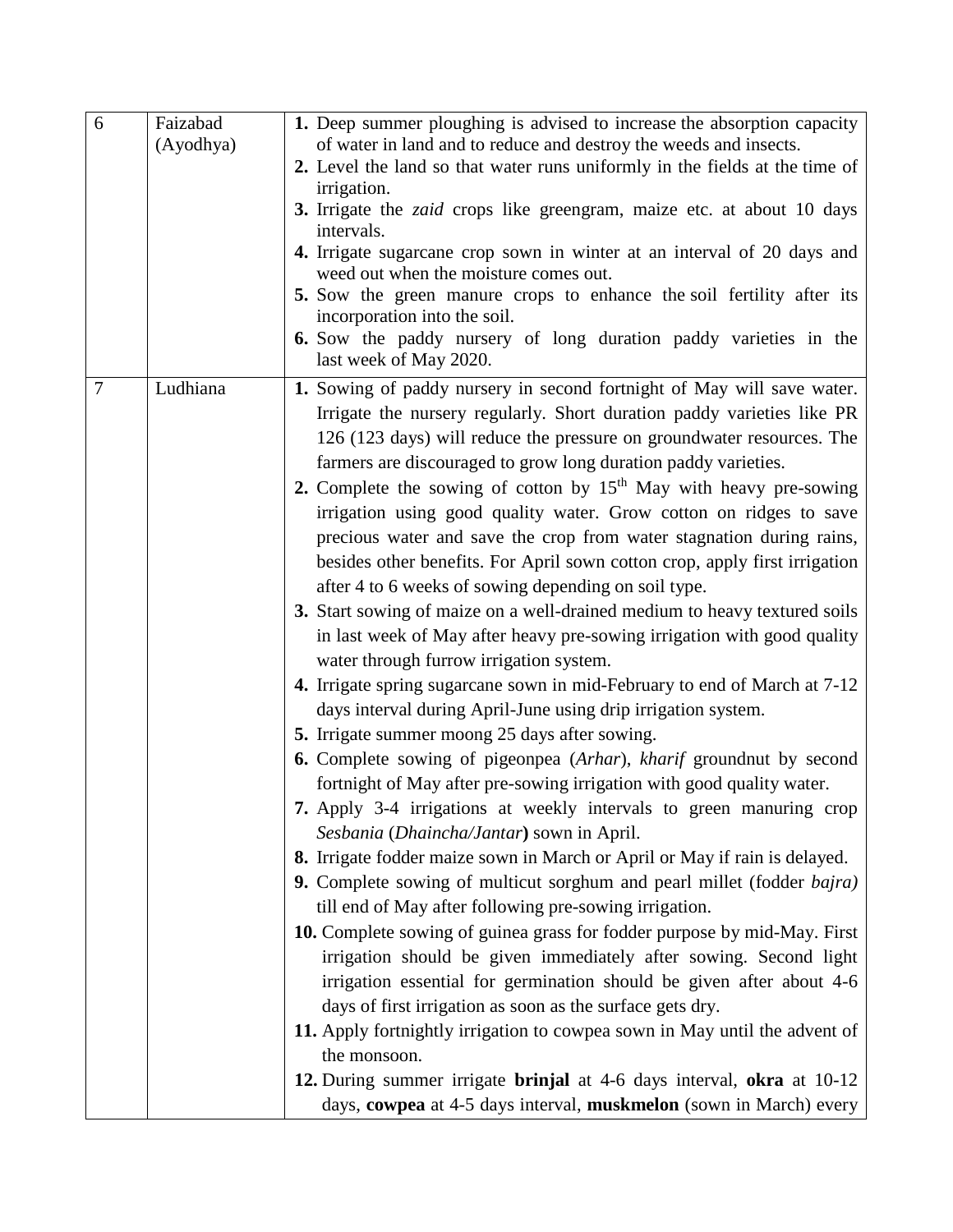|   |           | week avoiding over-flooding of the field, watermelon (transplanted in              |
|---|-----------|------------------------------------------------------------------------------------|
|   |           | March) at 9-13 days interval, <b>bottlegourd</b> (sown in March) at 6-7 days       |
|   |           | interval, bittergourd at 6-7 days interval, spongegourd (sown in                   |
|   |           | March) at 7-10 days interval, cucumber at 4-6 days interval, long                  |
|   |           | melon (sown in March) at 4-5 days interval and roundgourd at 4 to 5                |
|   |           | days interval.                                                                     |
|   |           |                                                                                    |
| 8 | Chalakudy | 1. Utilize canal water supply from CRDS during May to irrigate crops               |
|   |           | using micro irrigation system                                                      |
|   |           | 2. Maintain and clean field bunds, rain pits and other field water                 |
|   |           | conservation structures to conserve water. Plant fodder grasses along              |
|   |           | the bunds at the top. Allow adequate drainage of rainwater at the                  |
|   |           | landslide prone areas. Clean open wells for drinking water before<br>summer rains. |
|   |           | 3. Complete harvesting of paddy and store the grains and hay in safe               |
|   |           | places before rain. Start land preparation for kharif paddy.                       |
|   |           | 4. On receipt of good rainfall, open coconut basins of 2 m circumference           |
|   |           | and apply 1 kg of lime. After 2 weeks, apply organic manure $@$ 25                 |
|   |           | kg/tree. This month is also suitable for sowing seed coconuts. Mulching            |
|   |           | shall be done using coconut leaves after sowing seed nuts. If rainfall is          |
|   |           | less, sown nuts should be irrigated. Pit size of 1m x 1m x 1m is                   |
|   |           | recommended for planting of new coconut seedlings on arrival of south-             |
|   |           | west monsoon.                                                                      |
|   |           | 5. Plant rainfed banana varieties like Poovan, Chenkadali, Robusta,                |
|   |           | Palayankodan, Njalipoovan, Kunnan, etc. If planted during rainy                    |
|   |           | season, the pits should be filled immediately. Irrigate older plants till          |
|   |           | the receipt of rainfall. Propping can be followed to reduce the damage             |
|   |           | due to high wind speed.                                                            |
|   |           | 6. Irrigate mangosteen and rambuttan till the receipt of south-west                |
|   |           | monsoon.                                                                           |
|   |           | 7. Prepare land for vegetables. Transplant brinjal at a spacing of 60 cm x         |
|   |           | 60 cm and chilli at 45 cm x 45 cm. Use mulching and provide shade for              |
|   |           | the first 3-4 days and irrigate when required.                                     |
|   |           | 8. Irrigate nutmeg trees until the receipt of monsoon. Apply both organic          |
|   |           | as well as inorganic fertilizers. Fill pits with organic manure and plant          |
|   |           | nutmeg saplings on receipt of rainfall. As a prophylactic measure to               |
|   |           | prevent the fungal disease in nutmeg, Spray 20 g Pseudomonas in one                |
|   |           | litre of water or 1% Bordeaux mixture. Provide drainage channels in                |
|   |           | lowland nutmeg plantations.                                                        |
|   |           | 9. Prepare raised beds for planting ginger and turmeric. Plant rhizome bits        |
|   |           | of 15 g weight at a spacing of 20 cm x 20 cm and provide leaf                      |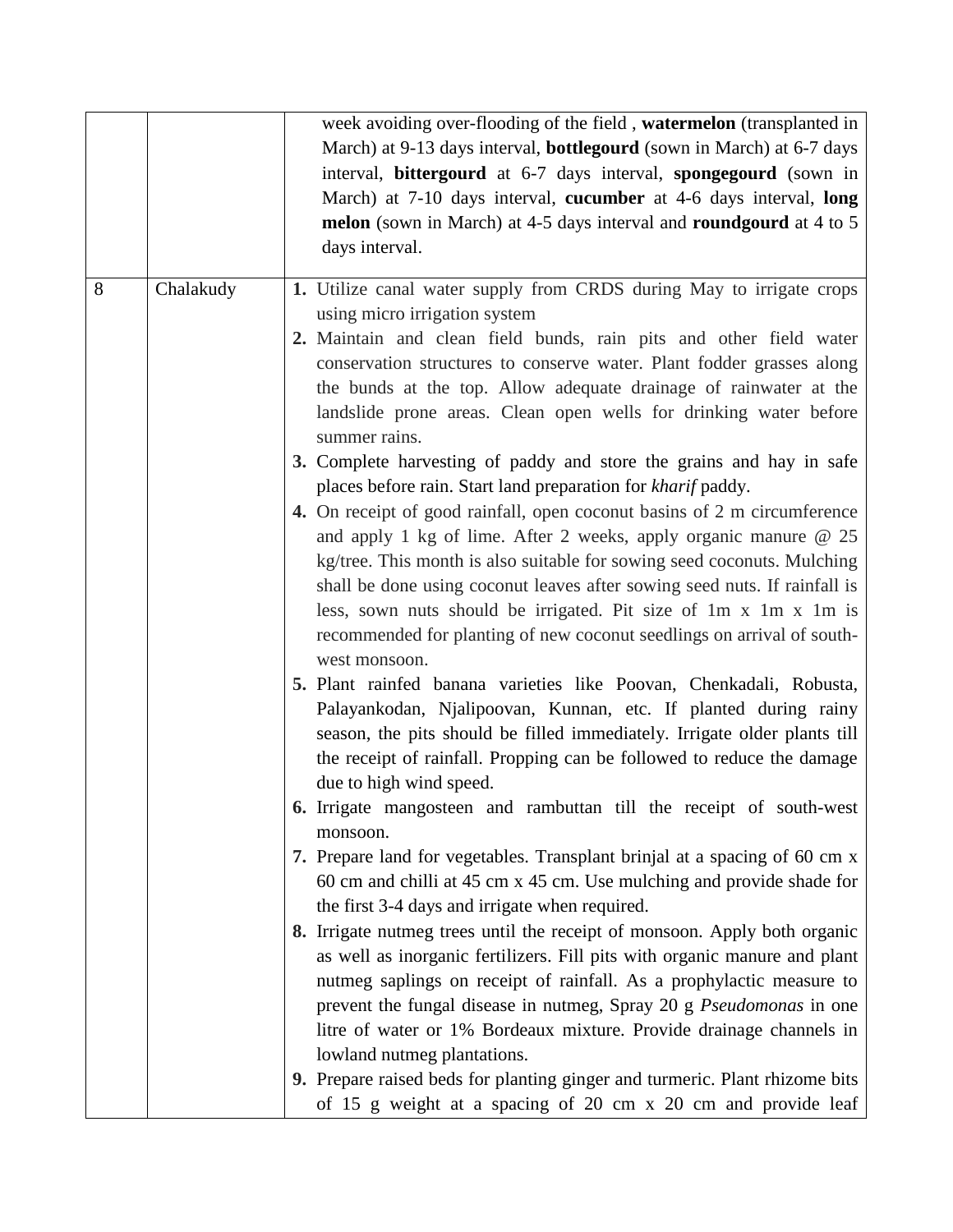|                 | mulching.                                                                                                                                                                                                                                                                                                                                                                                                                                                                                                                                                                                                                                                                                                                                                                                                                                                                                                                                                                                                                                                                                                                                                                                                                                                                                                                                                                                                                                                                                                                                                                                                                                                                                                                                                                                                                                                                                                                  |
|-----------------|----------------------------------------------------------------------------------------------------------------------------------------------------------------------------------------------------------------------------------------------------------------------------------------------------------------------------------------------------------------------------------------------------------------------------------------------------------------------------------------------------------------------------------------------------------------------------------------------------------------------------------------------------------------------------------------------------------------------------------------------------------------------------------------------------------------------------------------------------------------------------------------------------------------------------------------------------------------------------------------------------------------------------------------------------------------------------------------------------------------------------------------------------------------------------------------------------------------------------------------------------------------------------------------------------------------------------------------------------------------------------------------------------------------------------------------------------------------------------------------------------------------------------------------------------------------------------------------------------------------------------------------------------------------------------------------------------------------------------------------------------------------------------------------------------------------------------------------------------------------------------------------------------------------------------|
| 9<br>Coimbatore | 1. Supply and demand side interventions to reduce the over exploitation of<br>groundwater in the Noyyal and Bhavani basins of Tamil Nadu<br>2. Water management of major crops viz., coconut and banana in Bhavani<br>basin need to be taken up as per university advises.<br>3. Micro irrigation and maintenance of drip irrigation for Vaigai basin.<br>4. Demand<br>side<br>water<br>management practices<br>like<br>mulching,<br>vermicomposting, cover crops etc., to reduce the ET of the crop during<br>summer season                                                                                                                                                                                                                                                                                                                                                                                                                                                                                                                                                                                                                                                                                                                                                                                                                                                                                                                                                                                                                                                                                                                                                                                                                                                                                                                                                                                               |
| Jorhat<br>10    | 1. Preparation of transplanted paddy nursery bed and maintaining the soil<br>moisture by keeping water in the channel in between two nursery beds<br>at the level of bed height.<br>2. For kharif rice to be grown under rainfed condition under medium<br>land situation, prepare bund with 30 cm of its height to retain rain<br>water for higher yield of rice<br>3. In rice field where irrigation facility is available, irrigate at a depth of<br>5cm should be scheduled 3 days after disappearance of ponded water<br>or at 15cm depletion of ground water from soil surface measured in a<br>perforated pipe installed in rice field.<br>4. In direct seeded aerobic dry sown upland autumn rice, maintain soil<br>moisture at 75-80% of available range (or 4cm irrigation at 13-15 days<br>interval). Aerobic rice variety 'Englongkiri' is suitable under this<br>situation.<br>5. If transplanting of sugarcane had been delayed due to present COVID-<br>19 pandemic, plant sugarcane setts in furrows and subsequently put<br>mulchon the ridges with 50 micron plastic film for better harvesting of<br>rain water<br><b>6.</b> Provide drainage channel of 25cm width and 15 cm depth in between<br>two beds at 6 m apart of summer / kharif crops like maize, sesame,<br>green gram, blackgram, etc. for better growth and development.<br>7. For important standing orchard crops like Assam lemon and banana,<br>soil moisture level at around 75% EpR (Evaporation replenishment)<br>for banana and around 100% EpR for Assam lemon is optimum. Drain<br>excess water for both the crops during kharif season, as it is crucial<br>and needs to be practiced.<br>8. Grow makhana as a wet land crop (Gorgon nut; nikori) under<br>wetland/ <i>Hullah/low</i> land situation with the provision of raised bund<br>height maintaining water level at minimum 6cm depth at the spacing<br>125cm x 120cm. |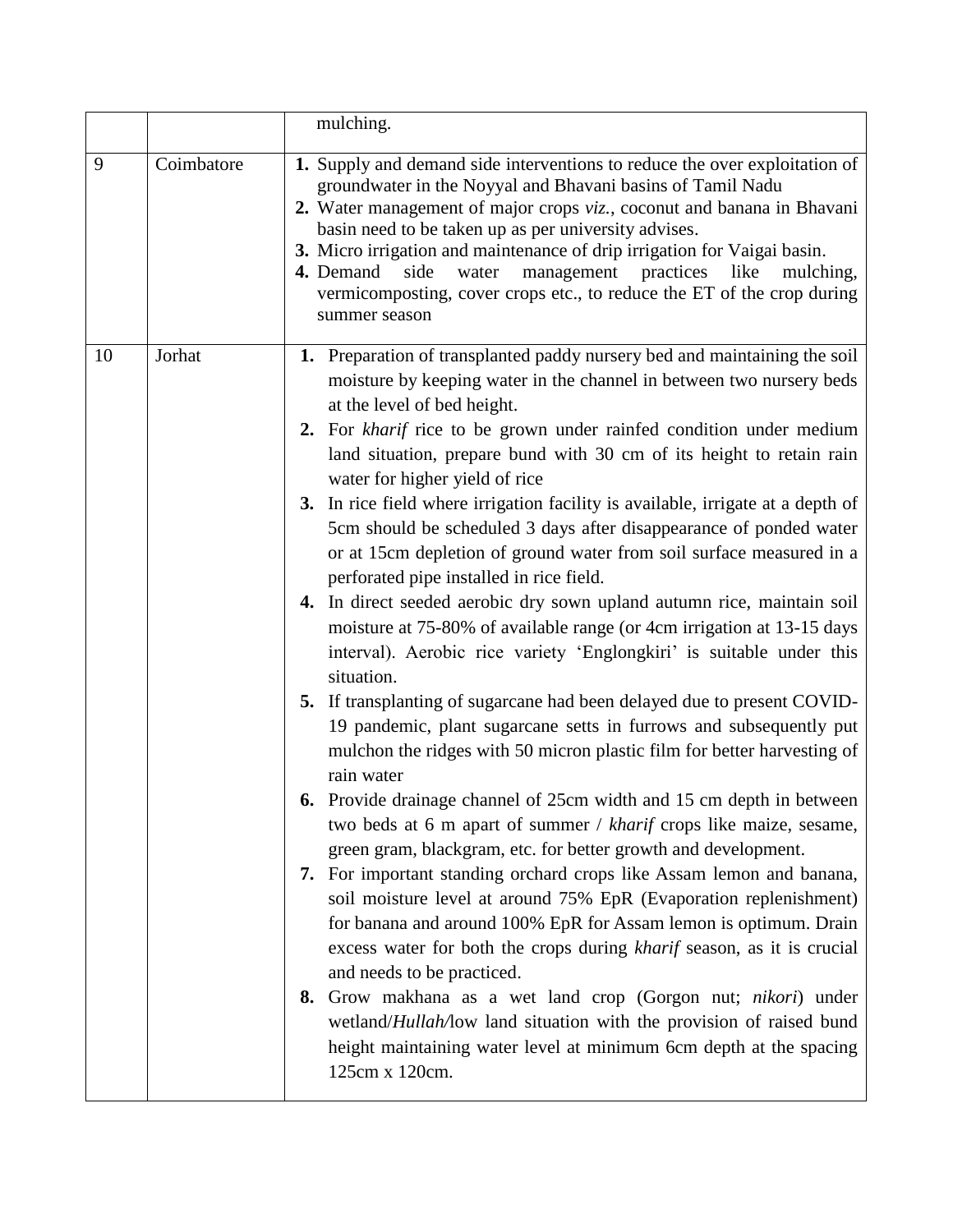| 11 | Junagadh  | 1. Irrigate mango through drip system after fruits become marble size @<br>125-200 LPD, sapota @ 175-200 LPD, coconut @ 80-150 LPD, Kagzi<br>@ 75-100 LPD as per the crop age and geometry.<br>2. Irrigate summer groundnut crop at 3 days interval through drip system<br>$(0.9 \text{m})/1 \times 0.6$ d/d x 4lph) for 3 hours and 6 minutes during May.<br>3. Clean groundwater recharge filter and conveyance system before<br>monsoon starts.<br>4. Desiltation of the farm ponds, dams, natural depressions and water<br>conveyance channel should be carried out before end of June.<br>5. Excavate farm ponds, divert natural channels to natural depressions to<br>enhance water harvesting.<br>6. Construct groundwater recharge system like open well and tube well<br>for enhancing the groundwater resources for the future. |
|----|-----------|-------------------------------------------------------------------------------------------------------------------------------------------------------------------------------------------------------------------------------------------------------------------------------------------------------------------------------------------------------------------------------------------------------------------------------------------------------------------------------------------------------------------------------------------------------------------------------------------------------------------------------------------------------------------------------------------------------------------------------------------------------------------------------------------------------------------------------------------|
| 12 | Morena    | 1. As per weather conditions farmers may irrigate cluster bean/ guar at<br>interval of 6-9 days depending upon climatic condition and soil.                                                                                                                                                                                                                                                                                                                                                                                                                                                                                                                                                                                                                                                                                               |
| 13 | Rahuri    | 1. Irrigate suru sugarcane crop alternate day with drip irrigation. In case of<br>shortage of water, irrigate the crop with alternate furrow with surface<br>irrigation.<br>2. Adopt sprinkler irrigation for groundnut and micro irrigation systems<br>for vegetable crops.<br>3. The crops should be irrigated during early morning, evening or at night<br>to avoid loss of water due to evaporation.<br>4. Apply protective irrigations as per critical growth stages of the crops.<br>5. Use mulches for maintaining soil moisture e.g. sugarcane thrash, straw,<br>dry leaves, etc.<br>6. Adopt open well and borewell recharge technologies for groundwater<br>recharge before commencement of rainy season.                                                                                                                       |
| 14 | Pantnagar | 1. For spring season maize (tasseling stage) keep the soil moist and<br>irrigate the crop once a week in light textured soil and at 7-10 days in<br>heavy textured soil. Use rice straw or sugarcane trash as a mulch @5t/ha<br>to conserve the moisture for longer period.<br>2. Irrigate mentha (Menthaarvensis) crop once a week in light textured and<br>7-10 days in heavy textured soil<br>3. Keep the soil moist and irrigate the sugarcane crop at 10-15 days<br>interval                                                                                                                                                                                                                                                                                                                                                         |